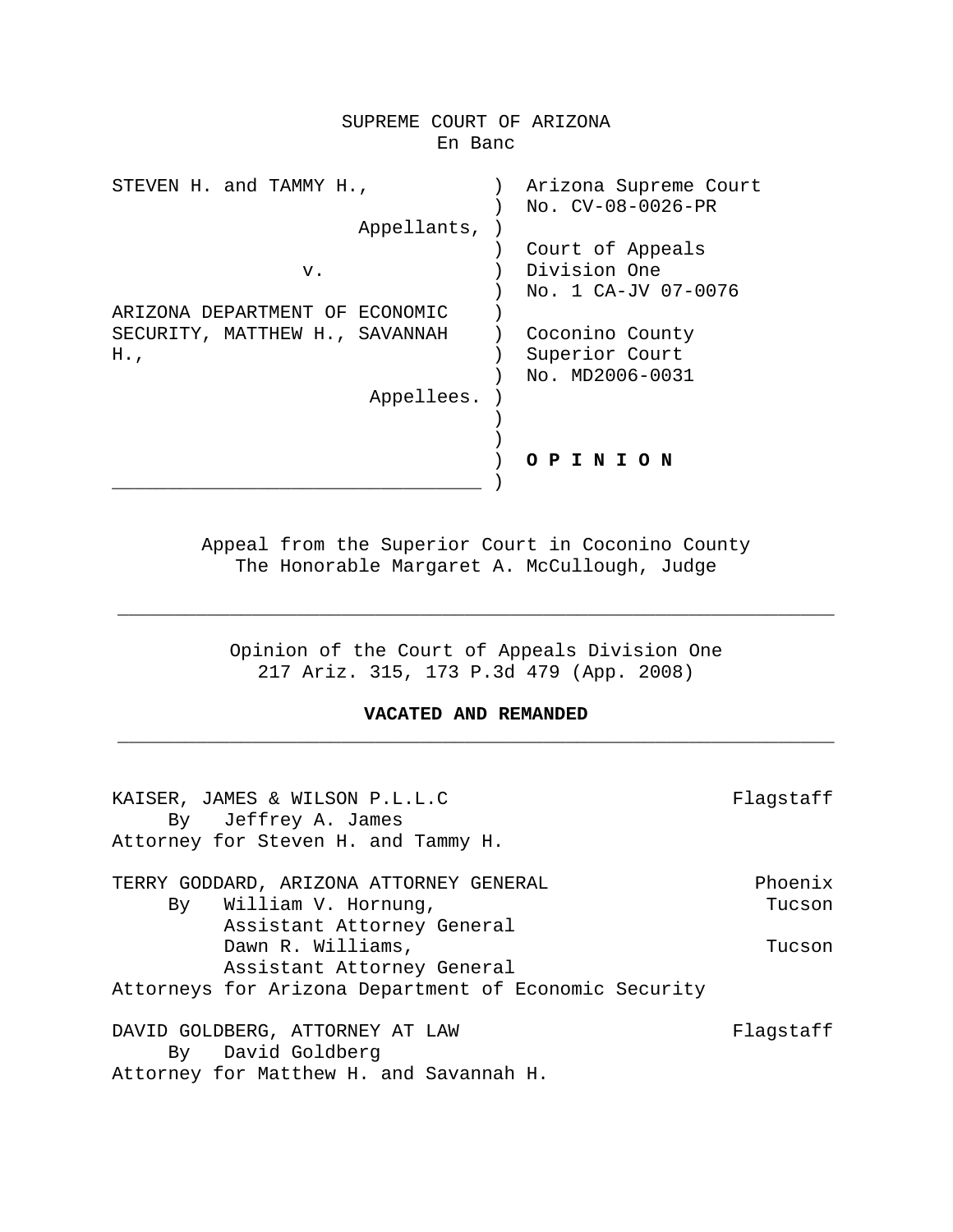SALT RIVER PIMA-MARICOPA INDIAN COMMUNITY SCOTTSdale By Charleen H. Greer Cheryl J. Scott Attorneys for Amicus Curiae Salt River Pima-Maricopa Indian Community PAUL J. MATTÉ III, ATTORNEY AT LAW PHOENIX By Paul J. Matté III And VIRGINIA MATTÉ, ATTORNEY AT LAW Phoenix By Virginia Matté Attorneys for Intervenor Cherokee Nation of Oklahoma DAVID P. FRANK, TOHONO O'ODHAM NATION ATTORNEY GENERAL By Samuel F. Daughety Sells Attorneys for Amicus Curiae Tohono O'odham Nation \_\_\_\_\_\_\_\_\_\_\_\_\_\_\_\_\_\_\_\_\_\_\_\_\_\_\_\_\_\_\_\_\_\_\_\_\_\_\_\_\_\_\_\_\_\_\_\_\_\_\_\_\_\_\_\_\_\_\_\_\_\_\_\_

**R Y A N**, Justice

**¶1** In a custody proceeding involving an Indian child, a state court must comply with the Indian Child Welfare Act ("ICWA"), 25 U.S.C. §§ 1901 to 1963 (2000). Under ICWA, before a state court judge may order foster care placement of an Indian child, the judge must make "a determination, supported by clear and convincing evidence, including testimony of qualified expert witnesses, that the continued custody of the child by the parent or Indian custodian is likely to result in serious emotional or physical damage to the child." 25 U.S.C. § 1912(e). We must decide if § 1912(e) requires explicit expert testimony on the ultimate issue of fact - that continued custody of the Indian child will result in serious emotional or physical damage to the child.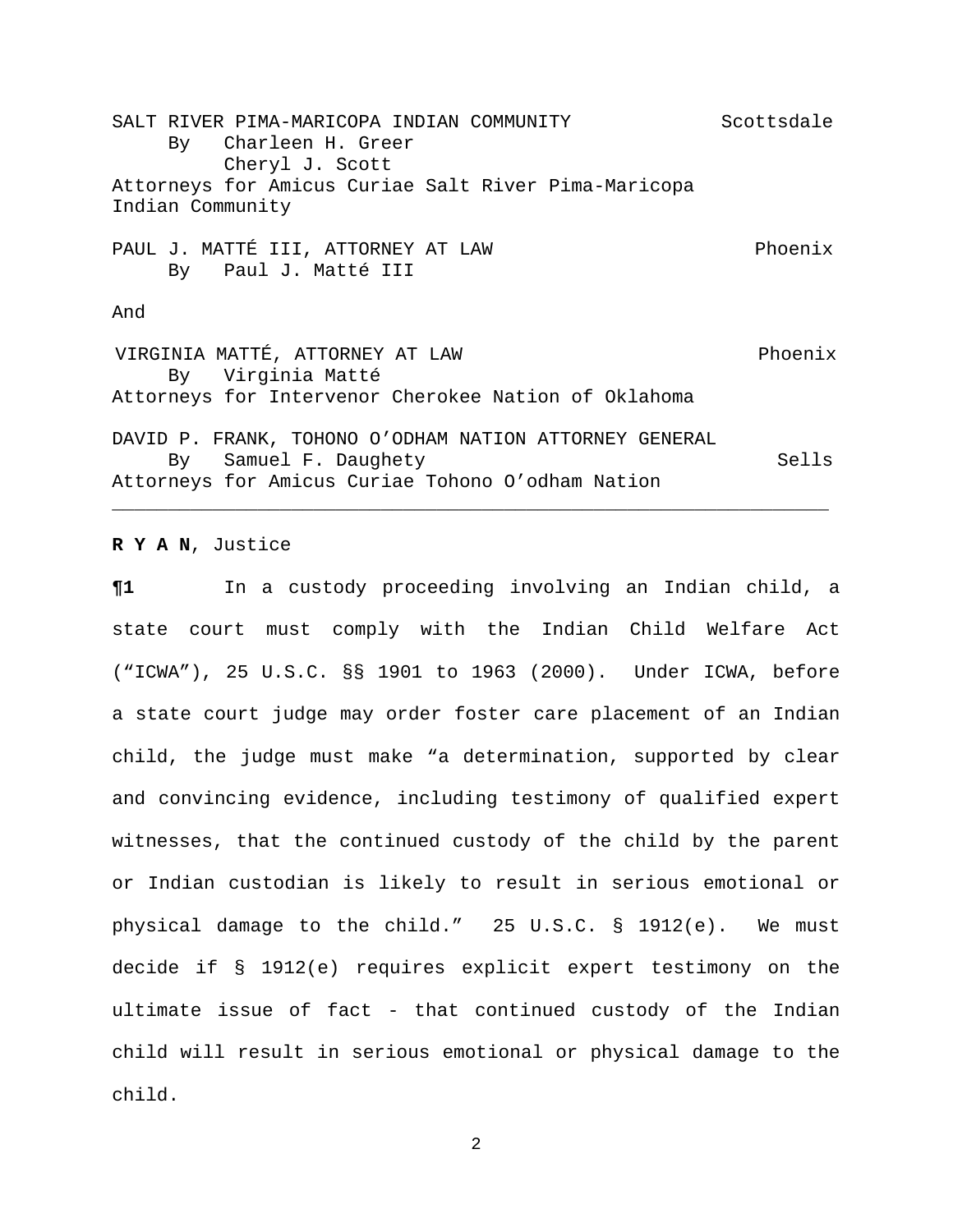**¶2** Matthew and Savannah are the biological children of Tammy H. and the adopted children of Steven H. The family has had many interactions with Child Protective Services ("CPS") in recent years concerning allegations of emotional and physical abuse of the children by Tammy and Steven. Once, during a physical examination of Savannah, a Flagstaff police officer observed bruises, some of which were seven inches wide and five inches long.

**¶3** In July 2006, a guardian ad litem ("GAL") filed a petition requesting that the court find Savannah dependent as to the parents. $^1$  The GAL alleged that Savannah was dependent under Arizona Revised Statutes ("A.R.S.") section 8-201(13)(a)(i) (2007), which defines a dependent child as one "[i]n need of proper and effective parental care and control and who has no parent or guardian . . . willing to exercise or capable of exercising such care and control." A month later, the GAL filed a supplemental petition asking the court to declare Matthew dependent for the same reasons. Because Matthew and Savannah are of Indian descent and affiliated with the Cherokee Nation, the custody proceedings were subject to the requirements of

i

<sup>1</sup> Because Savannah and Matthew had been charged for various criminal offenses before these proceedings, the juvenile court appointed a GAL to represent their interests in the juvenile delinquency proceedings.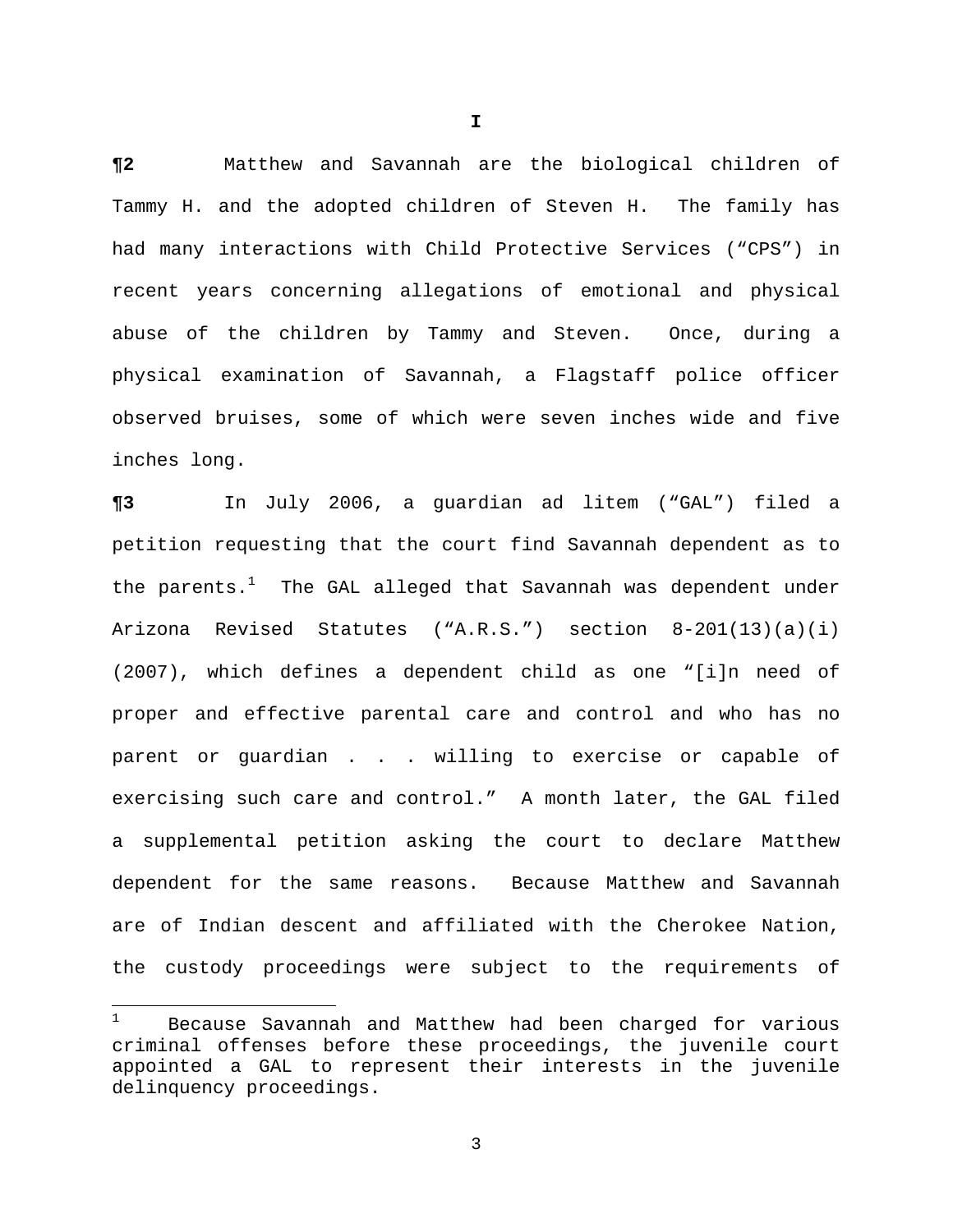ICWA. 25 U.S.C. § 1903(4) (defining "Indian child"). $^2$ 

**¶4** The juvenile court conducted hearings over eleven days between October 2006 and March 2007. At the hearings, the GAL called several mental health professionals who had treated the children and counseled the parents. These expert witnesses testified about educational, psychological, and psychosexual evaluations of the children. The evaluations concluded that both Matthew and Savannah suffered from significant behavioral, emotional, and psychological dysfunctions. Expert witness testimony, as well as other evidence in the record, demonstrated that the children's conditions resulted from the abuse they had suffered over the years. The experts, however, did not specifically opine as to whether continued custody of the children by the parents would likely result in serious emotional or physical damage.<sup>3</sup>

**¶5** Savannah testified that she believed that counseling had helped her and she wanted to return to her parents' custody.

 $\overline{2}$  The GAL notified the Cherokee Nation of Oklahoma of the pending dependency proceedings as to Savannah and Matthew on August 16, 2006, and August 23, 2006, respectively. *See* 25 U.S.C. § 1912(a). The Nation originally elected not to intervene, but had the right to intervene "at any point in the proceeding[s]." 25 U.S.C. § 1911(c). On June 4, 2008, after this Court accepted review, the Nation filed a motion to intervene. Because no party objected, this Court granted the motion. Thereafter, the Cherokee Nation filed a brief asking us to affirm the court of appeals' decision.

<sup>3</sup> The expert testimony primarily focused on the grounds for determining dependency under A.R.S. § 8-201(13)(a)(i).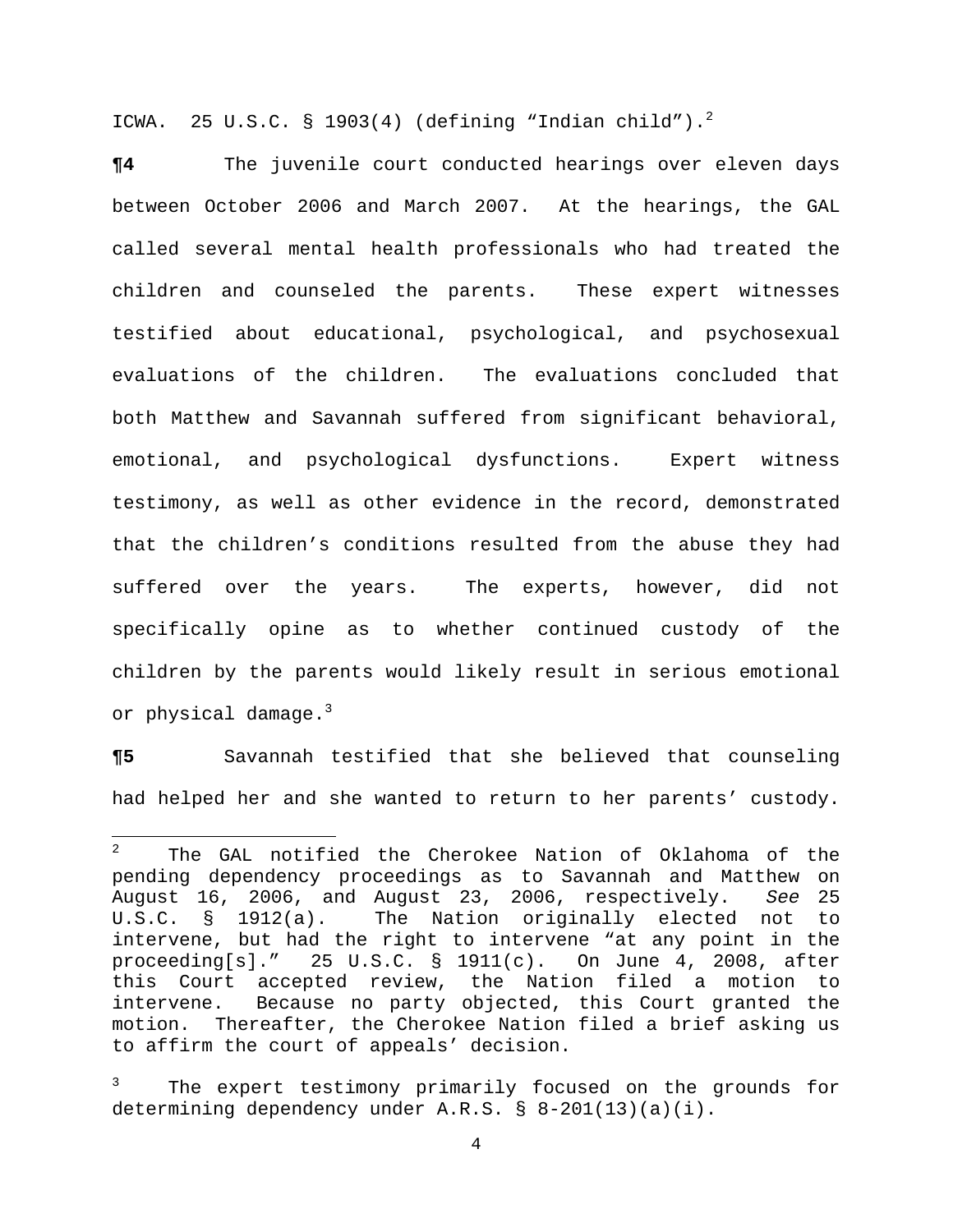Matthew told the court that he had attended individual and family counseling. Tammy testified that she and Steven had made active efforts to parent the children, had sought counseling for both, and had involved them in church youth programs.Finally, the Arizona Department of Economic Security ("DES") advised the court that it did not believe there was sufficient evidence to support the dependency petition.

**¶6** At the end of the hearings, the juvenile court found by clear and convincing evidence that the children were "dependent as to Tammy and Steve . . . pursuant to A.R.S. § 8-201(13)." The court found that the parents physically abused Savannah and emotionally abused both Savannah and Matthew; the parents failed or refused entirely to participate in services offered to eliminate the need for the dependency; the parents failed to provide proper and effective control of Matthew and Savannah; and the children had serious emotional and behavioral issues. In addition, the court found that "continued custody of the children by the parent, guardian or Indian custodian is likely to result in serious emotional or physical damage to the children." The court therefore ordered that the children be made wards of the court and placed under the control of DES. $^4$ 

i

<sup>4</sup> When these child custody proceedings began, Matthew was sixteen years old and Savannah was fourteen years old. This case is now moot as to Matthew because he has turned eighteen and ICWA no longer applies to him. *See* 25 U.S.C. § 1903(4).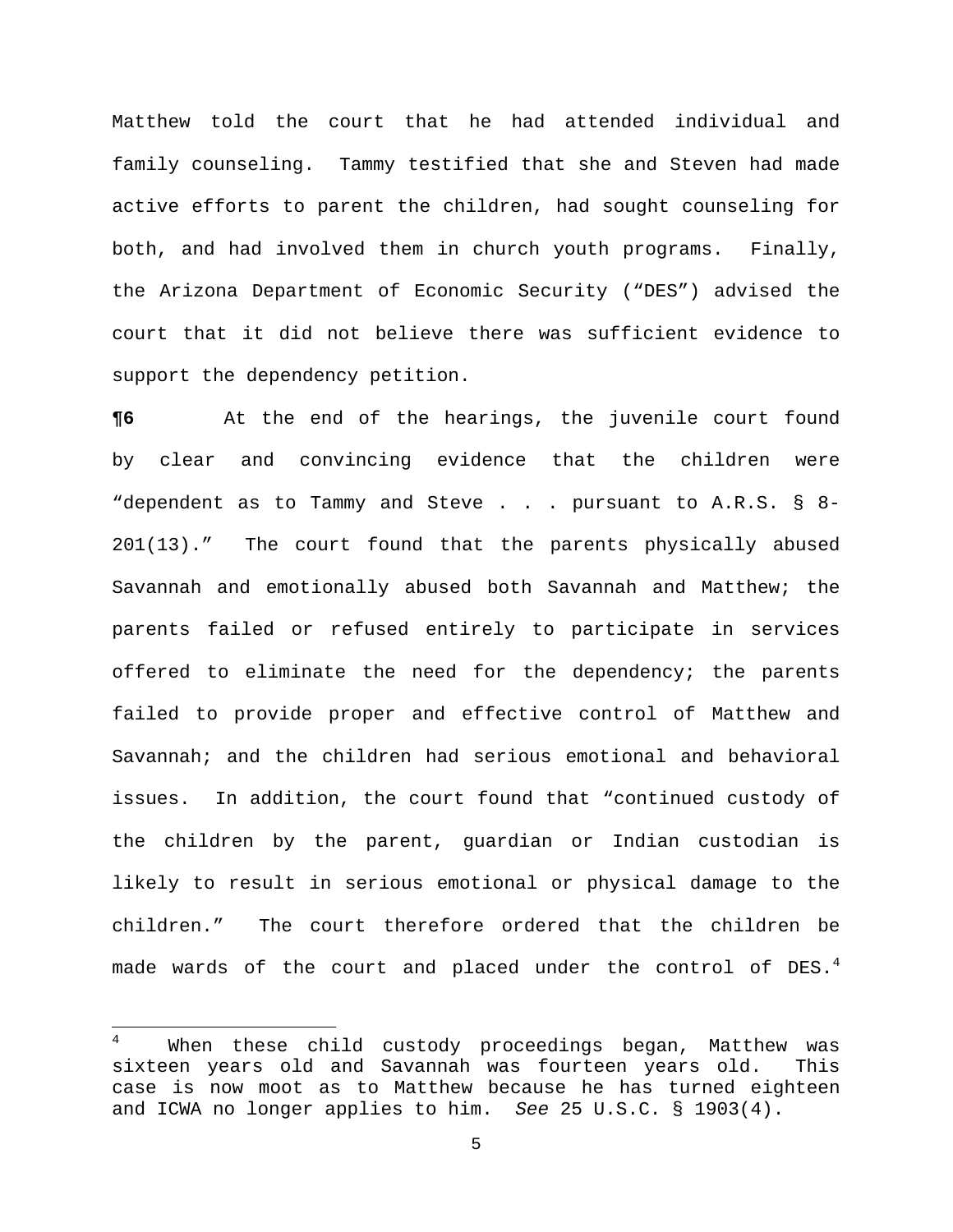The parents appealed.

i

**¶7** The court of appeals vacated the dependency order. *Steven H. v. Ariz. Dep't of Econ. Sec.*, 217 Ariz. 315, 319, ¶ 12, 173 P.3d 479, 483 (App. 2008). The court concluded that 25 U.S.C. § 1912(e) requires that "a qualified expert must *explicitly* testify that continued custody by the parents . . . is likely to result in serious physical or emotional damage to the child." *Id.* at 318, ¶ 10, 173 P.3d at 482 (emphasis added). Solely because none of the expert witnesses explicitly testified on this issue, the court held that the GAL "failed to prove that Parents' continued custody of Children would likely have resulted in serious emotional or physical damage to them." *Id.*  at 319, ¶ 12, 173 P.3d at 483.

**¶8** The GAL petitioned for review, contending that the court of appeals erred by vacating the juvenile court's dependency petition for the sole reason that no expert witness had explicitly testified regarding how the court should decide the ultimate issue of fact. $^5$ 

<sup>5</sup> As noted above, DES did not support the GAL's dependency petition in the juvenile court. DES also did not join in the appeal from the juvenile court's order adjudicating the children dependent. DES filed a response supporting the GAL's petition and filed a supplemental brief after we granted review. In addition, the Salt River Pima-Maricopa Indian Community and the Tohono O'odham Nation filed amicus briefs urging this Court to affirm the court of appeals' opinion.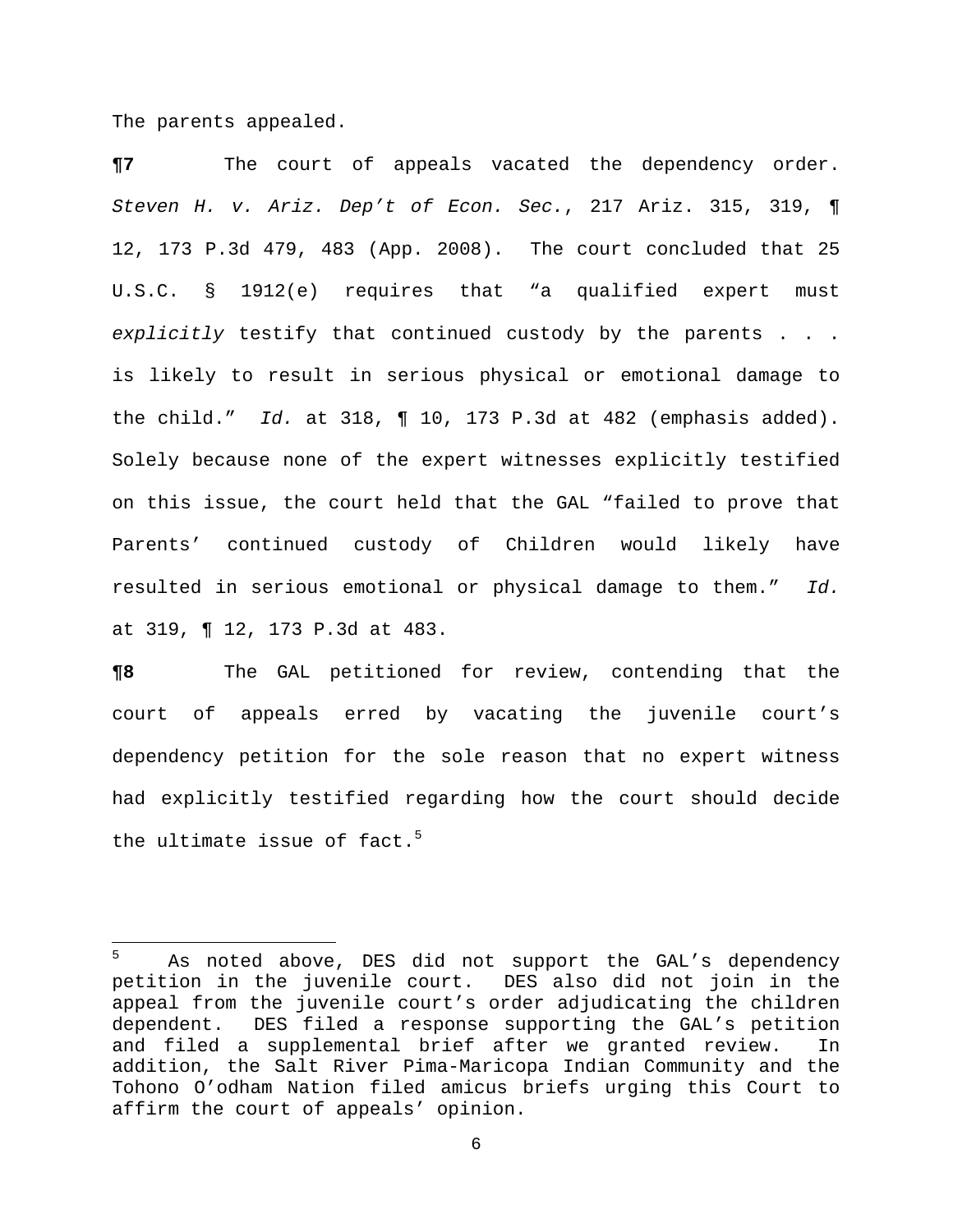**¶9** We granted review to clarify the role expert testimony has in meeting the requirements of 25 U.S.C. § 1912(e), an issue of first impression and statewide importance. We have jurisdiction under Article 6, Section 5(3) of the Arizona Constitution and A.R.S. § 12-120.24 (2003).

#### **II**

**¶10** In Arizona, dependency adjudications are governed by A.R.S. §§ 8-841 to -847 (2007 & Supp. 2007). Under § 8-  $844(C)(1)(a)$ , if the court finds by a preponderance of the evidence that the allegations contained in the dependency petition are true, the court must make a finding of dependency. But a different standard of proof, along with a requirement for expert testimony, applies when a dependency proceeding involves an Indian child.  $\,$  25 U.S.C. § 1912(e). $^{\circ}$  Congress imposed these additional requirements because state courts had historically been too quick to remove Indian children from their parents and communities. *See*, *e.g*., *Maricopa County Juv. Action No. JS-*

i

<sup>6</sup> Arizona Rule of Procedure for the Juvenile Court 55(c) parallels the ICWA provision at issue. It provides in part:

The petitioner must prove the allegations in the petition . . . in the case of an Indian Child, by clear and convincing evidence, *including testimony from a qualified expert witness*, that continued custody of the child by the parent or Indian custodian is likely to result in serious emotional or physical damage to the child.

*Id*. (emphasis added).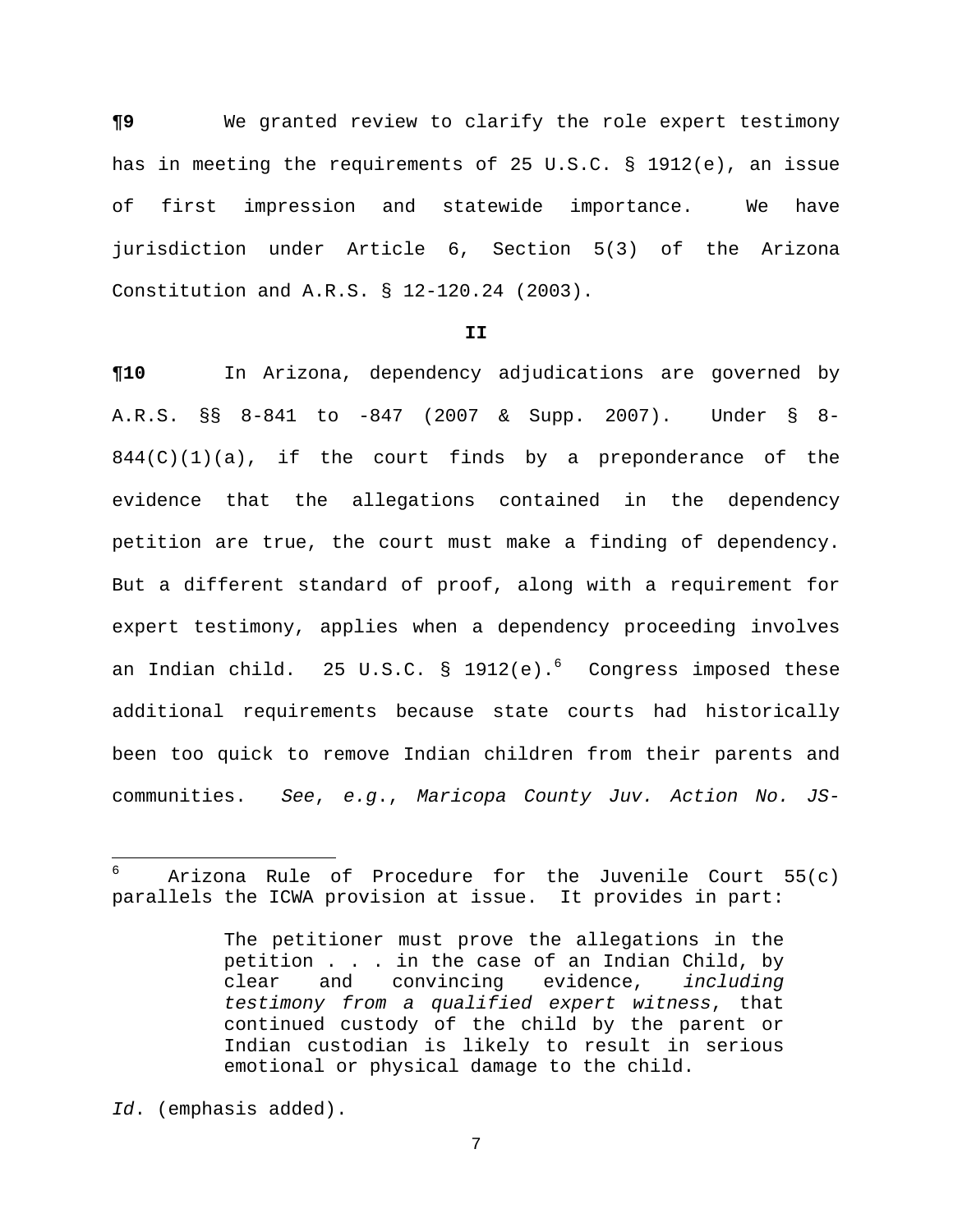*8287*, 171 Ariz. 104, 106, 828 P.2d 1245, 1247 (App. 1991).

#### **A**

**¶11** When it enacted ICWA in 1978, Congress recognized that "there is no resource . . . more vital to the continued existence . . . of Indian tribes than their children." 25 U.S.C. § 1901(3). It found that "an alarmingly high percentage of Indian families are broken up by the removal, often unwarranted, of their children from them by nontribal public and private agencies and that an alarmingly high percentage of such children are placed in non-Indian foster and adoptive homes and institutions." *Id*. § 1901(4).

**¶12** To remedy this harm, Congress declared that the purpose of ICWA is

to protect the best interests of Indian children and to promote the stability and security of Indian tribes and families by the establishment of minimum Federal standards for the removal of Indian children from their families and the placement of such children in foster or adoptive homes which will reflect the unique values of Indian culture . . . .

*Id*. § 1902. The principal goal of ICWA then is to protect and preserve the integrity of America's Indian tribes, while also protecting the interests of Indian children.

**B** 

**¶13** By requiring a heightened standard of proof for foster care placement and also requiring qualified expert testimony, 25 U.S.C. § 1912(e) furthers Congress's intent to prevent state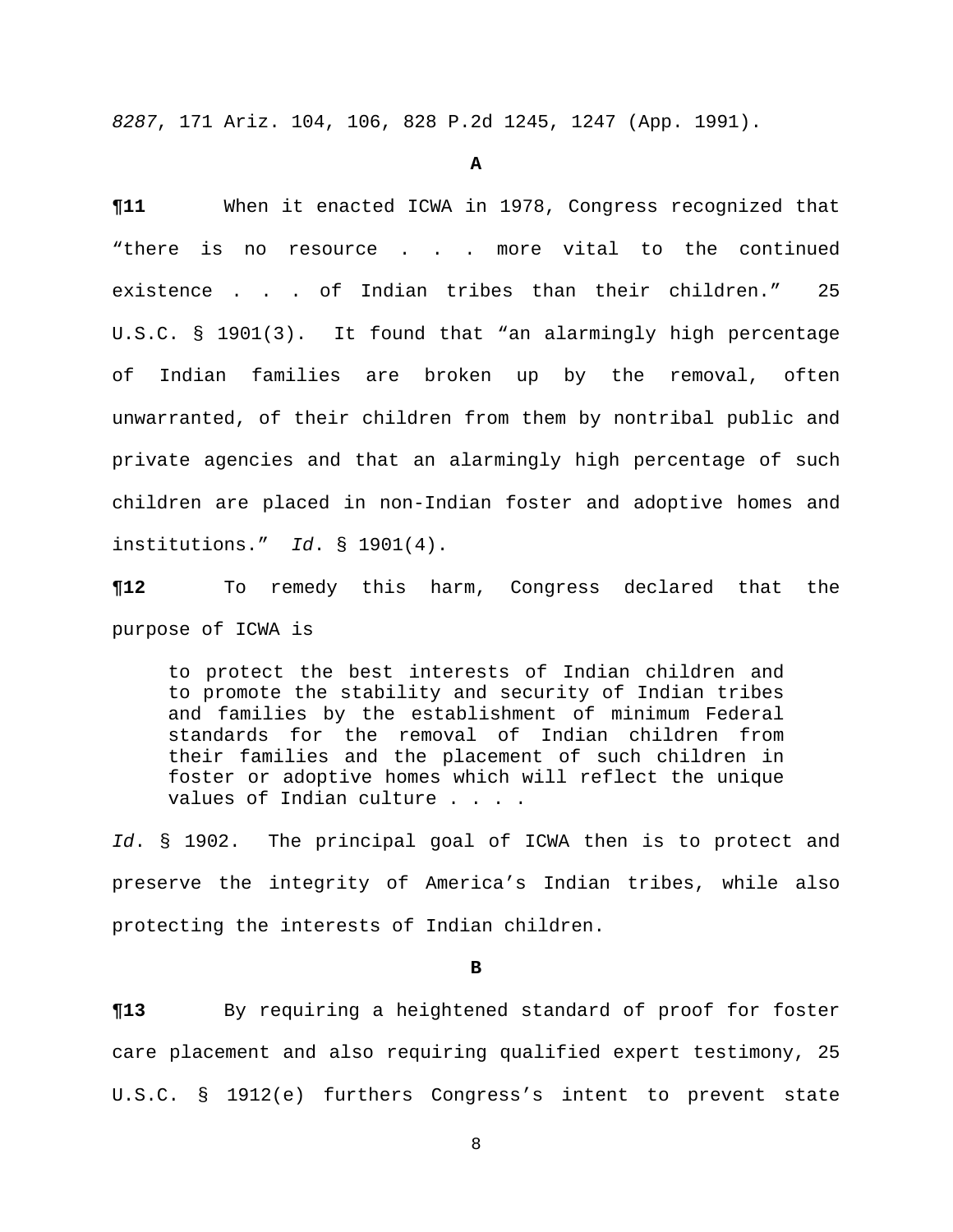courts from too readily approving dependency dispositions that remove Indian children from their parents or native communities. The issue we must decide is how specific an expert witness's testimony must be to satisfy § 1912(e)'s requirement that expert testimony support a court's determination that "continued custody of the child by the parent . . . is likely to result in serious emotional or physical damage to the child." The GAL and DES contend that the court of appeals went too far in requiring explicit expert testimony on the ultimate issue. They argue that such a requirement has the effect of delegating a court's decision to an expert witness. The GAL and DES maintain that as long as there is some expert testimony in the record concerning a parent's past conduct and current inability to care for the child, a court can infer the likelihood of future emotional or physical damage to the Indian child. The parents and Indian tribes, on the other hand, argue that ICWA requires explicit expert testimony on the likelihood of future harm.

# **C**

**¶14** Because this issue requires us to interpret a statute, our review is de novo. *See*, *e.g.*, *State ex rel. Ariz. Dep't of Revenue v. Capitol Castings, Inc.*, 207 Ariz. 445, 447, ¶ 9, 88 P.3d 159, 161 (2004). In interpreting a federal statute, "[o]ur task is to give effect to the will of Congress, and where its will has been expressed in reasonably plain terms, that language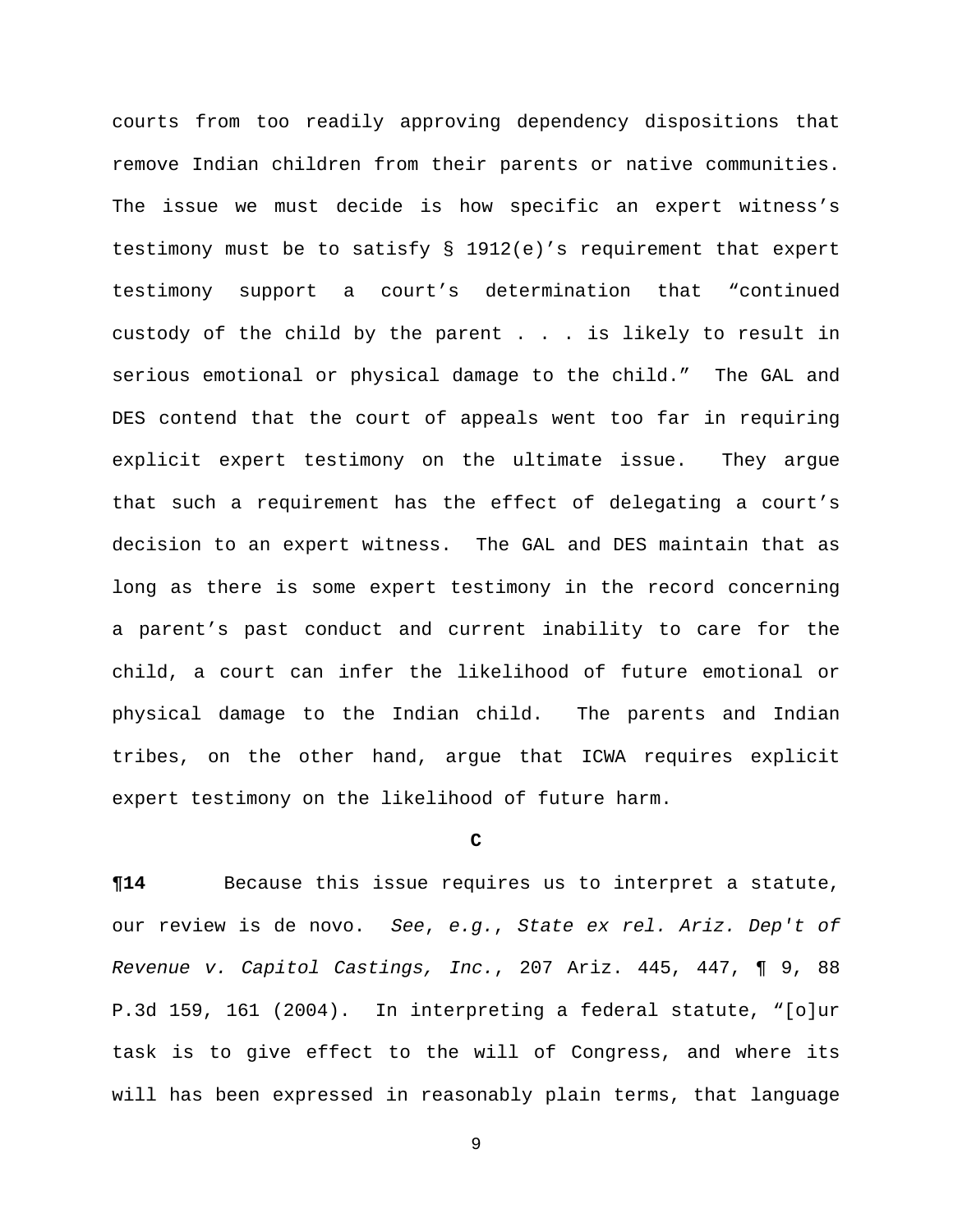must ordinarily be regarded as conclusive." *Negonsott v. Samuels*, 507 U.S. 99, 104 (1993) (quoting *Griffin v. Oceanic Contractors, Inc.*, 458 U.S. 564, 570 (1982)); *see also Navajo Nation v. Hodel*, 645 F. Supp. 825, 827 (D. Ariz. 1986) (stating that, when interpreting an ICWA provision, a court "will not look beyond the clear meaning of express statutory terms unless a literal interpretation would thwart the purpose of the statutory scheme or lead to absurd results"). Given Congress's clear statement of intent with respect to ICWA, its provisions are to be construed liberally in favor of the Indians' interest in preserving family units. *See Doe v. Mann*, 285 F. Supp. 2d 1229, 1234 (N.D. Cal. 2003).

**¶15** With these principles in mind, we turn to 25 U.S.C. § 1912(e)'s requirement for expert testimony and what that testimony must address to support a superior court's determination that an Indian child is dependent.

## **D**

**¶16** Section 1912(e) sets forth two requirements. First, it requires a judge's determination that an Indian child be placed in foster care be supported by clear and convincing evidence that "continued custody of the child by the parent . . . is likely to result in serious emotional or physical damage to the child." § 1912(e). Second, it requires that the evidence include the "testimony of qualified expert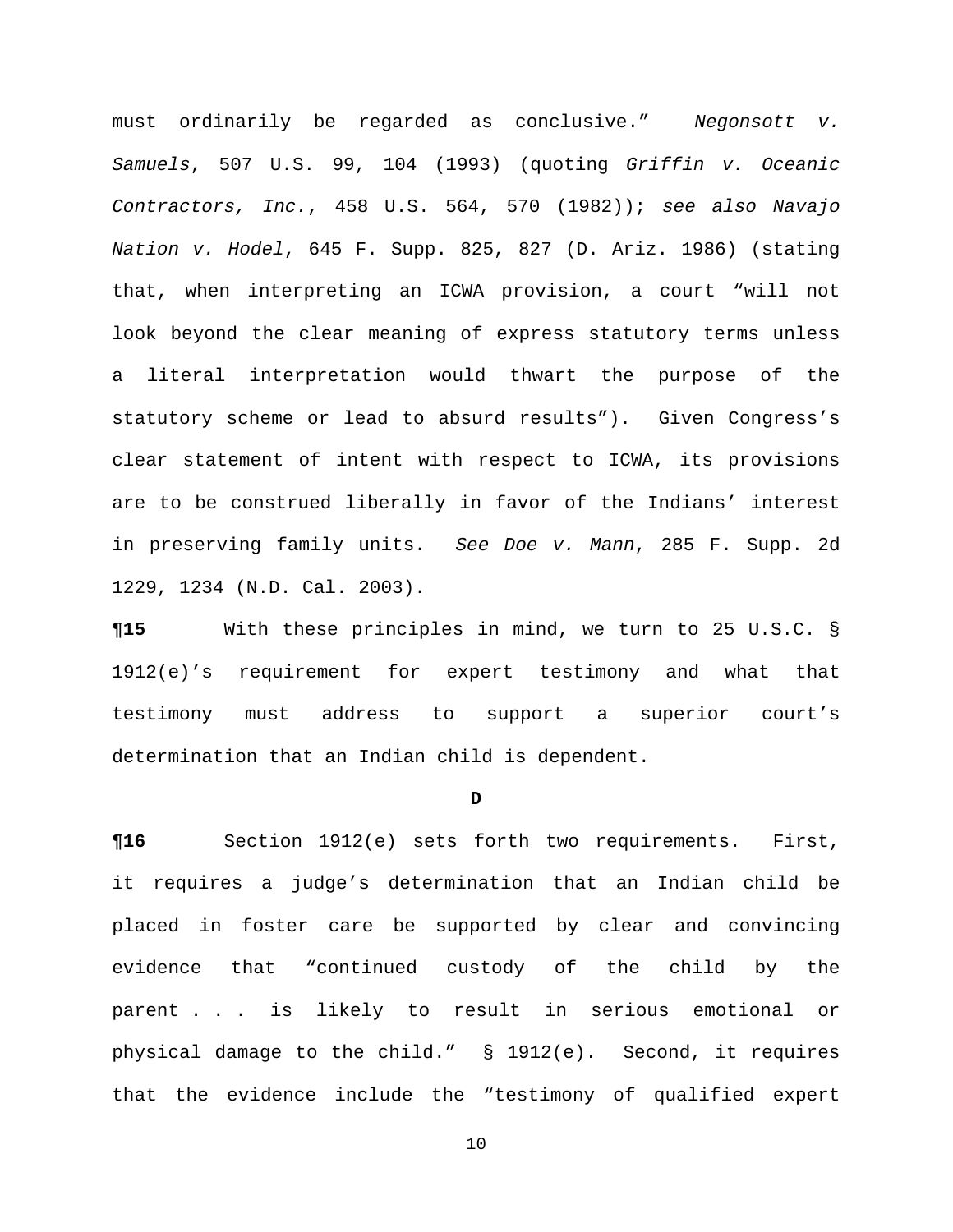witnesses." *Id*.

**¶17** In many ICWA cases, expert testimony may be necessary to educate a court about tribal customs and childrearing practices to diminish any risk of cultural bias. *See, e.g.*, *L.G. v. State*, 14 P.3d 946, 952-53 (Alaska 2000). Indeed, Congress's "primary reason for requiring qualified expert testimony in ICWA . . . proceedings was to prevent courts from basing their decisions solely upon the testimony of social workers who possessed neither the specialized professional education nor the familiarity with Native culture necessary to distinguish between cultural variations in child-rearing practices and actual abuse or neglect." *Id*. (emphasis omitted); *In re N.L*., 754 P.2d 863, 867 (Okla. 1988); Edward L. Thompson, *Protecting Abused Children: A Judge's Perspective on Public Law Deprived Child Proceedings and the Impact of the Indian Child Welfare Acts,* 15 Am. Indian L. Rev. 1, 79-80 (1990).

**¶18** Expert witnesses who do not possess special knowledge of Indian life may also supply testimony supporting a determination that continued custody will likely result in serious emotional or physical harm to the child. In such a situation, "a professional person with substantial education and experience in the area of his or her specialty may be a qualified expert witness," depending upon the basis urged for removal. *In re N.L.*, 754 P.2d at 867; *see Rachelle S. v. Ariz.*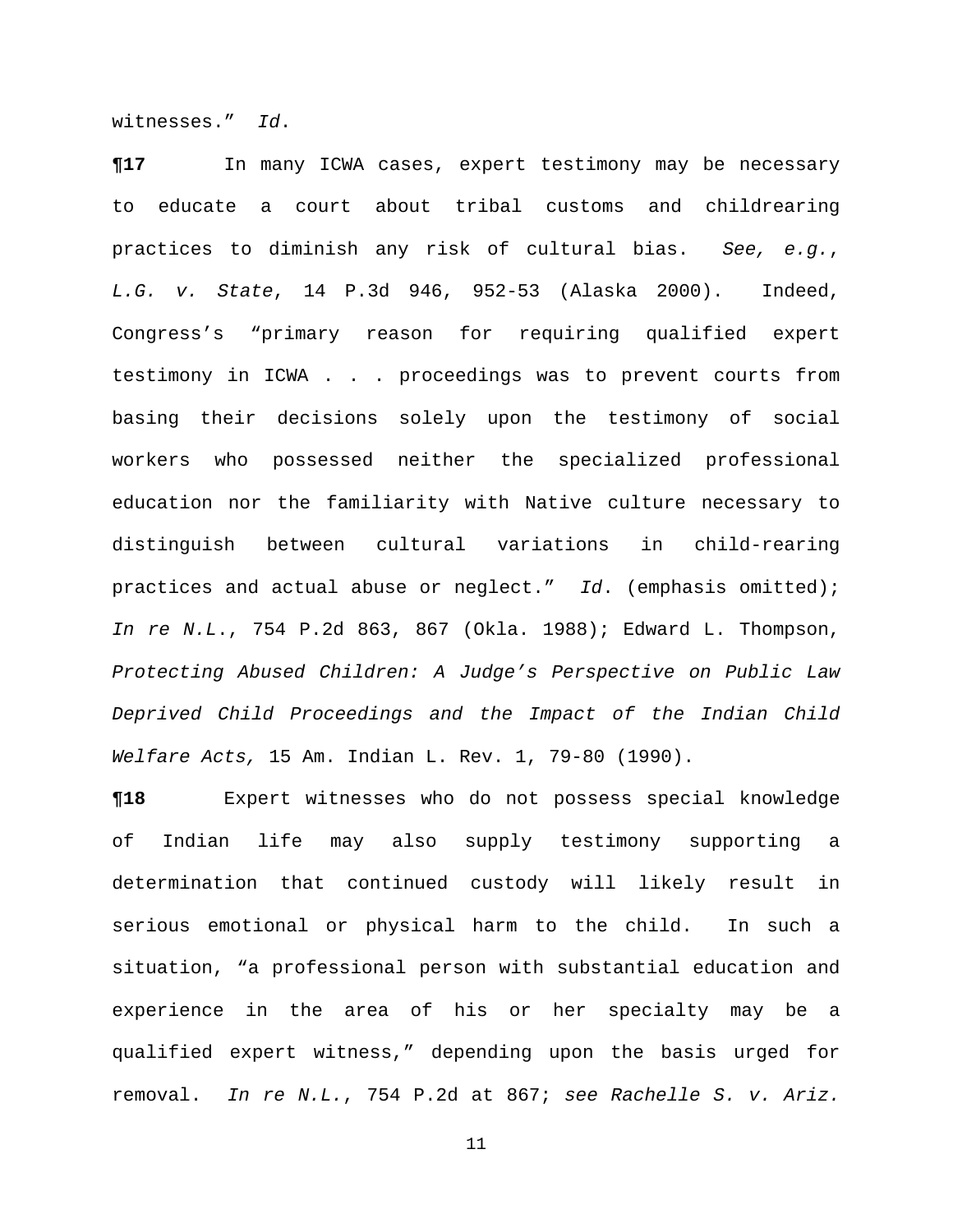*Dep't of Econ. Sec.,* 191 Ariz. 518, 520-21, ¶¶ 14-16, 958 P.2d 459, 461-62 (App. 1998) (holding that a medical expert on "shaken baby syndrome" who lacked specialized knowledge of Indian culture satisfied ICWA's criteria for expert testimony when the Indian parents were accused of child abuse).

**¶19** Neither side disputes that 25 U.S.C. § 1912(e) requires expert testimony; the question is what type of testimony the statute requires. Some guidance comes from the language of § 1912(e), which requires that "testimony of qualified expert witnesses" be given on the question whether "continued custody of the child . . . is likely to result in serious emotional or physical damage to the child." The subject matter of that testimony must therefore be forward looking – relating to the likelihood of future harm to the child. *See E.A. v. State*, 46 P.3d 986, 991 (Alaska 2002) (stating that the state's proof that the child is likely to suffer serious emotional or physical damage "must include qualified expert testimony"); *C.J. v. State*, 18 P.3d 1214, 1218 (Alaska 2001) (same). Expert testimony limited to past harm, such as the physical examination of the child after the alleged incident, cannot suffice.

**¶20** Although there must be expert testimony addressing the future harm determination, "ICWA does not require that the experts' testimony provide the sole basis for the court's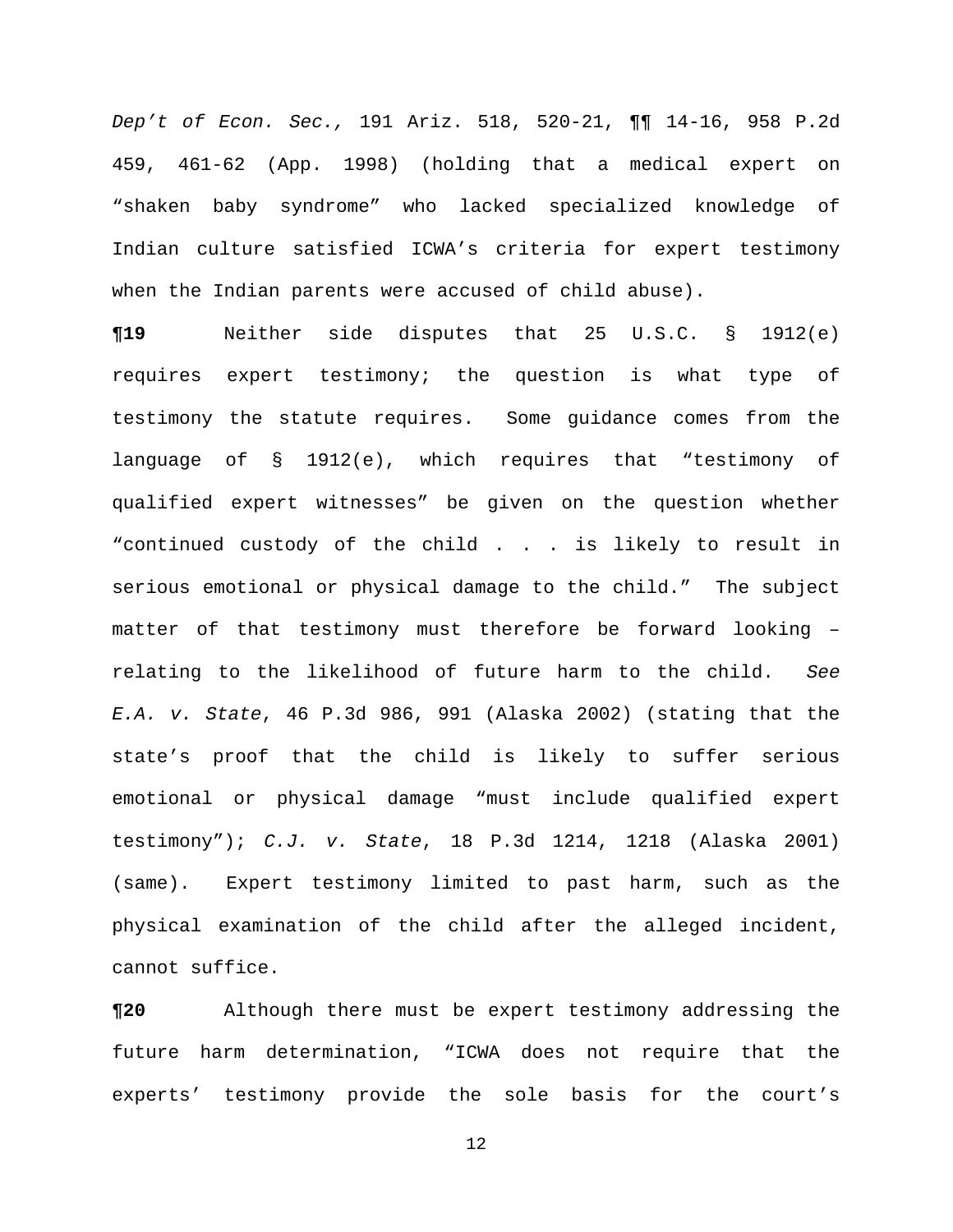conclusion; ICWA simply requires that the testimony support that conclusion." *E.A.*, 46 P.3d at 992 (discussing parental termination proceeding under 25 U.S.C. § 1912(f));<sup>7</sup> *see also Thomas H. v. State,* 184 P.3d 9, 17 (Alaska 2008) ("ICWA requires that expert testimony support a decision to terminate parental rights, based upon the particular facts and issues of the case.") (internal quotation marks omitted).

**E** 

**¶21** A determination that an Indian child will likely suffer serious harm if returned to the custody of the parent, requires clear and convincing evidence "both that [the parent's] conduct is likely to harm [the child] and that [the parent] is unlikely to change her conduct." *E.A.*, 46 P.3d at 992; *accord Thomas H.,* 184 P.3d at 19. The determination of a likelihood of future harm must include expert testimony that addresses this issue. *See E.A.*, 46 P.3d at 991 ("We hold that qualified expert

i

[n]o termination of parental rights may be ordered in such proceeding in the absence of a determination, supported by evidence beyond a reasonable doubt, including testimony of qualified expert witnesses, that the continued custody of the child by the parent or Indian custodian is likely to result in serious emotional or physical damage to the child.

Although § 1912(f) imposes a higher burden of proof, it otherwise mirrors the evidentiary requirements of § 1912(e). Thus, cases interpreting the requirement for expert testimony in § 1912(f) may be used in analyzing § 1912(e).

<sup>7</sup> Termination of a parent's custody of an Indian child is governed by 25 U.S.C. § 1912(f). Section 1912(f) provides that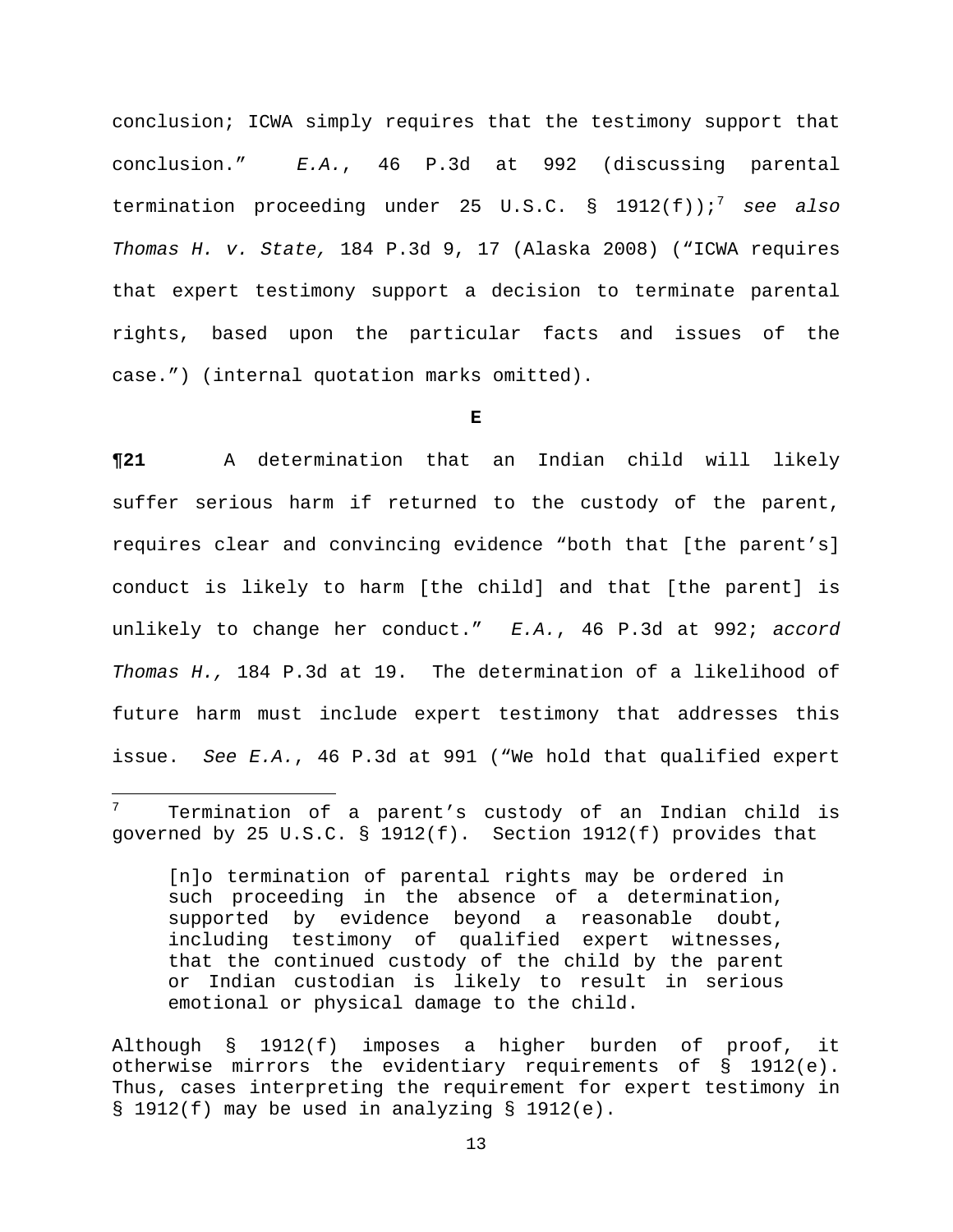testimony in combination with substantial evidence in the record supported the court's determination that [the child] would likely be harmed if returned to [the parent]."); *see also D.E.D. v. State*, 704 P.2d 774, 783 (Alaska 1985) (affirming superior court's order terminating parental rights in light of expert testimony that mother's behavior would not likely change based on her past conduct and her lack of response to the services offered); *Rachelle S.*, 191 Ariz. at 521, ¶ 16, 958 P.2d at 462 (affirming the lower court's dependency order after expert testified that the Indian child had a very high risk of mortality and morbidity continuing in life and that the family members evinced a lack of motivation to protect the child in the future).

**¶22** In short, in addition to any evidence establishing the state statutory grounds for dependency, ICWA requires qualified expert testimony that addresses the determination that the Indian child is at risk of future harm unless the child is removed from the parents' custody. But the statute does not require that the necessary expert testimony recite the specific language of § 1912(e); nor need such testimony be expressed in a particular way. As long as the expert testimony addresses the likelihood of future harm, it will suffice. $8$ 

i<br>L

<sup>8</sup> For example, in *State ex rel. State Office for Services to Children and Families v. Lucas*, which dealt with Indian children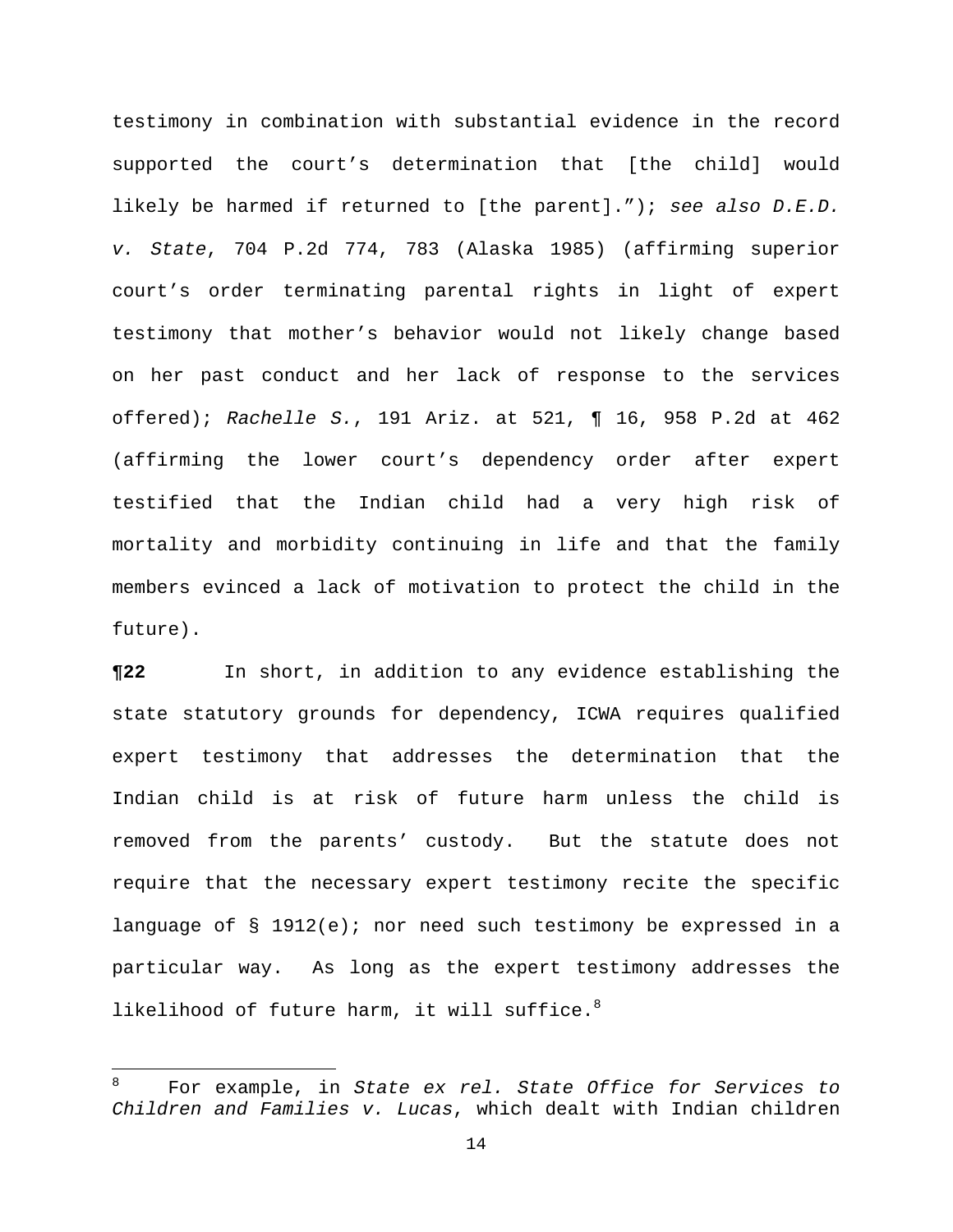**A** 

**¶23** The court of appeals found 25 U.S.C. § 1912(e) ambiguous because it is "silent . . . regarding whether a court can make the necessary finding inferentially based, at least in part, on qualified expert testimony concerning past and current conditions." *Steven H.*, 217 Ariz. at 317-18, ¶ 9, 173 P.3d at 481-82. The court thus turned to "secondary sources to determine Congressional intent." *Id*. at 318, ¶ 9, 173 P.3d at 482. Specifically, the court considered the *Guidelines for State Courts*; *Indian Child Custody Proceedings*, 44 Fed. Reg. 67,584 (Nov. 26, 1979). *Steven H*., 217 Ariz. at 318, ¶ 10, 173 P.3d at 482.

**B** 

**¶24** To assist state courts in complying with ICWA, the United States Department of the Interior, Bureau of Indian

i<br>L

whose mother abused drugs and neglected the children, the court pointed to testimony that included a psychologist's opinion that the mother's risk of drug relapse would be high if she were left to care for a drug-addicted baby; a pediatrician's conclusion that the youngest child would be at risk of being abused if she went back to an environment in which the mother was using drugs; and the opinion of a former nurse that the mother had a "very guarded prognosis" and that her "chance of recovery is highest when she is responsible only for herself." 33 P.3d 1001, 1005- 06 (Or. Ct. App. 2001). Although these expert witnesses did not explicitly testify to the ultimate issue, their testimony addressed the requirement that continued custody was likely to result in serious damage to the children; the court thus found that the petitioner satisfied the requirements of ICWA. *Id*.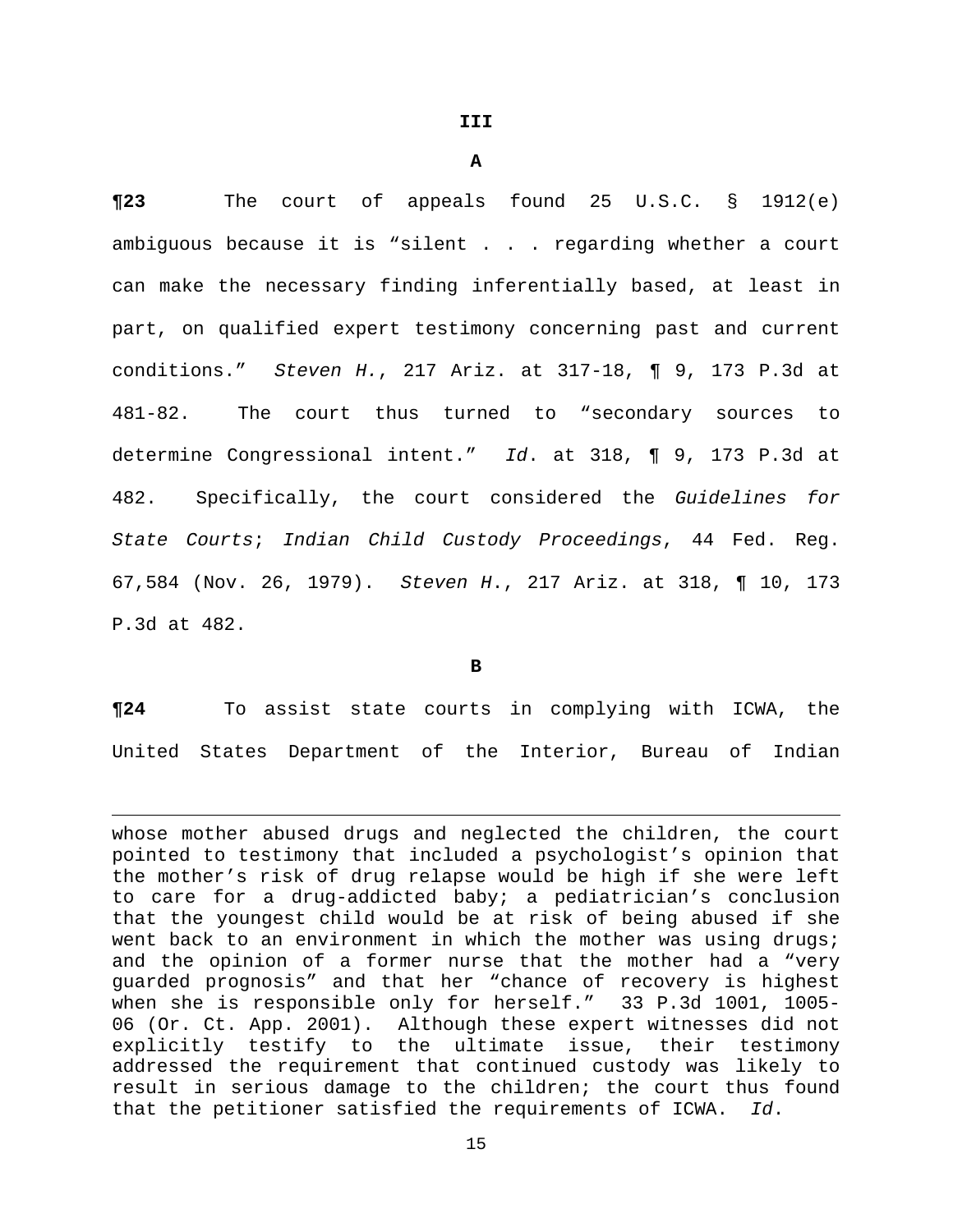Affairs, promulgated guidelines. The guidelines are not binding. *See* 44 Fed. Reg. at 67,584. Nonetheless, courts have looked to them for assistance in interpreting and applying the provisions of ICWA. *See Rachelle S.*, 191 Ariz. at 520, ¶ 12, 958 P.2d at 461; *accord In re N.L.*, 754 P.2d at 867.

**¶25** The court of appeals relied on Section D.4(a) ("Qualified Expert Witnesses") of the guidelines, which provides that

[r]emoval of an Indian child from his or her family must be based on competent testimony from one or more experts *qualified* to speak specifically to the issue of whether continued custody by the parents or Indian custodians is likely to result in serious physical or emotional damage to the child.

44 Fed. Reg. at 67,593 (emphasis added); *Steven H.*, 217 Ariz. at 318-19,  $\P\P$  10-11, 173 P.3d at  $482-83.^9$  Because the parents never claimed that the expert witnesses were not qualified, we do not find Section D.4(a) particularly persuasive to the question presented in this case.

–<br>9 The commentary to Section D.4 explains,

> [Subsection (a)] is intended to point out that the issue on which qualified expert testimony is required is the question of whether or not serious damage to the child is likely to occur if the child is not removed. Basically two questions are involved. First, is it likely that the conduct of the parents will result in serious physical or emotional harm to the child? Second, if such conduct will likely cause such harm, can the parents be persuaded to modify their conduct?

44 Fed. Reg. at 67,593.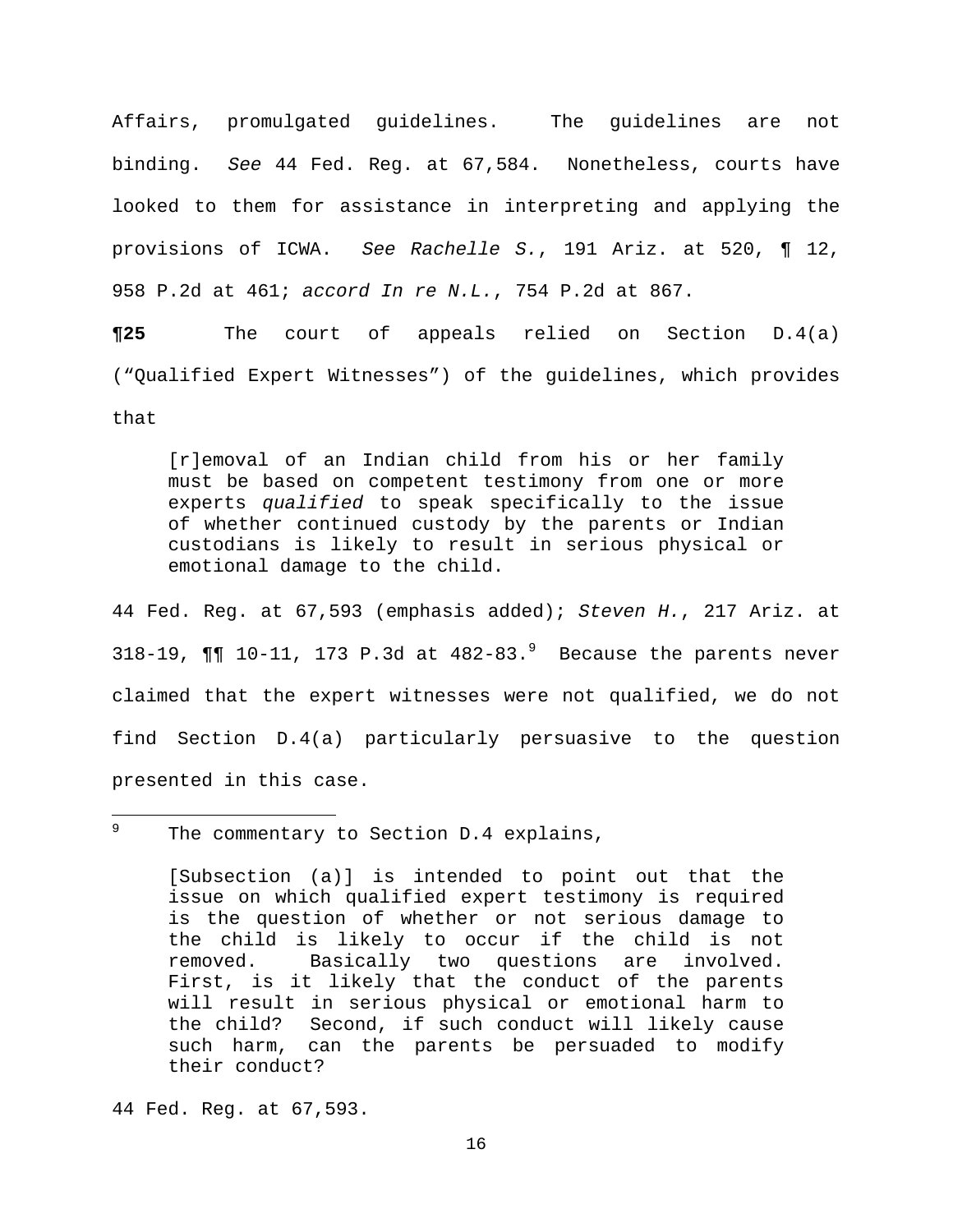**¶26** We conclude that Section D.3 ("Standards of Evidence") of the guidelines is the more relevant provision. That section addresses the necessary proof and the role of expert testimony in supporting that proof.

**¶27** In relevant part, Section D.3(a) states:

The court may not issue an order effecting a foster care placement of an Indian child unless clear and convincing evidence is presented, *including the testimony of one* [or] *more qualified expert witnesses, demonstrating* that the child's continued custody with the child's parents [or] Indian custodian is likely to result in serious emotional or physical damage to the child.

44 Fed. Reg. at 67,592 (emphasis added). Section D.3(c) further provides that

> [t]o be clear and convincing, the evidence must show the existence of particular conditions in the home that are likely to result in serious emotional or physical damage to the particular child who is the subject of the proceeding. *The evidence must show the causal relationship between the conditions that exist and the damage that is likely to result*.

*Id*. at 67,593 (emphasis added).

**¶28** Section D.3 spells out the requirement for expert testimony, and what that testimony, in combination with other evidence, must address. This guideline confirms our reading of

**C**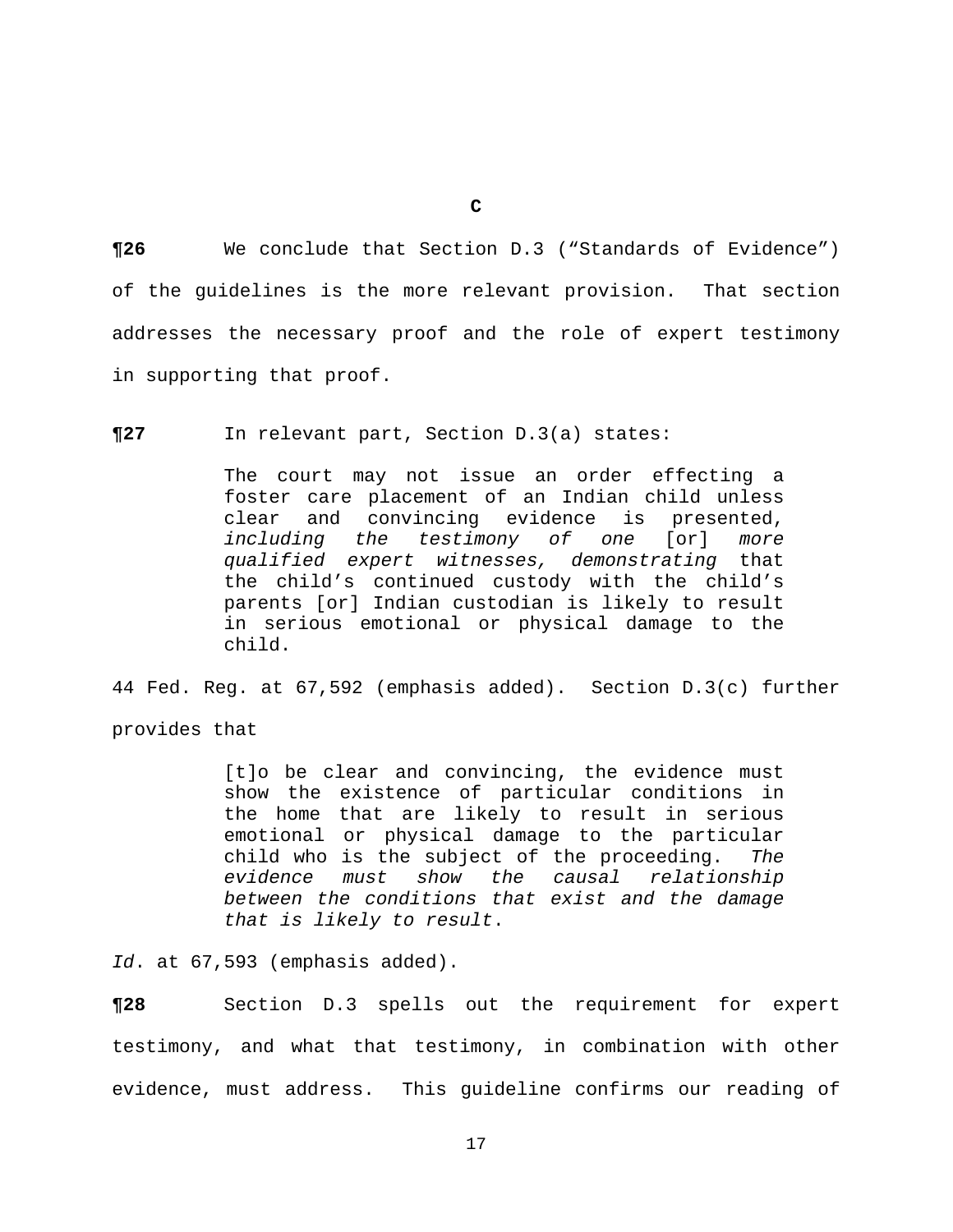the statutory text.

#### **IV**

**¶29** In summary, a party seeking foster care placement of an Indian child under § 1912(e) must present qualified expert testimony regarding the likelihood of future harm to the child. But we conclude that that expert testimony need not parrot the language of the statute. So long as expert testimony addresses the issue that continued custody of the Indian child by the parent is likely to result in emotional or physical harm, this requirement of § 1912(e) is satisfied.

**V** 

**¶30** Because the court of appeals reviewed the expert testimony in the record under a different standard than we announce today, we remand to that court for it to reconsider that testimony in light of our interpretation of what 25 U.S.C. § 1912(e) requires.

## **VI**

**¶31** For the foregoing reasons, we vacate the opinion of the court of appeals, and remand to that court for further proceedings consistent with this opinion.

Michael D. Ryan, Justice

18

 $\overline{\phantom{a}}$  ,  $\overline{\phantom{a}}$  ,  $\overline{\phantom{a}}$  ,  $\overline{\phantom{a}}$  ,  $\overline{\phantom{a}}$  ,  $\overline{\phantom{a}}$  ,  $\overline{\phantom{a}}$  ,  $\overline{\phantom{a}}$  ,  $\overline{\phantom{a}}$  ,  $\overline{\phantom{a}}$  ,  $\overline{\phantom{a}}$  ,  $\overline{\phantom{a}}$  ,  $\overline{\phantom{a}}$  ,  $\overline{\phantom{a}}$  ,  $\overline{\phantom{a}}$  ,  $\overline{\phantom{a}}$